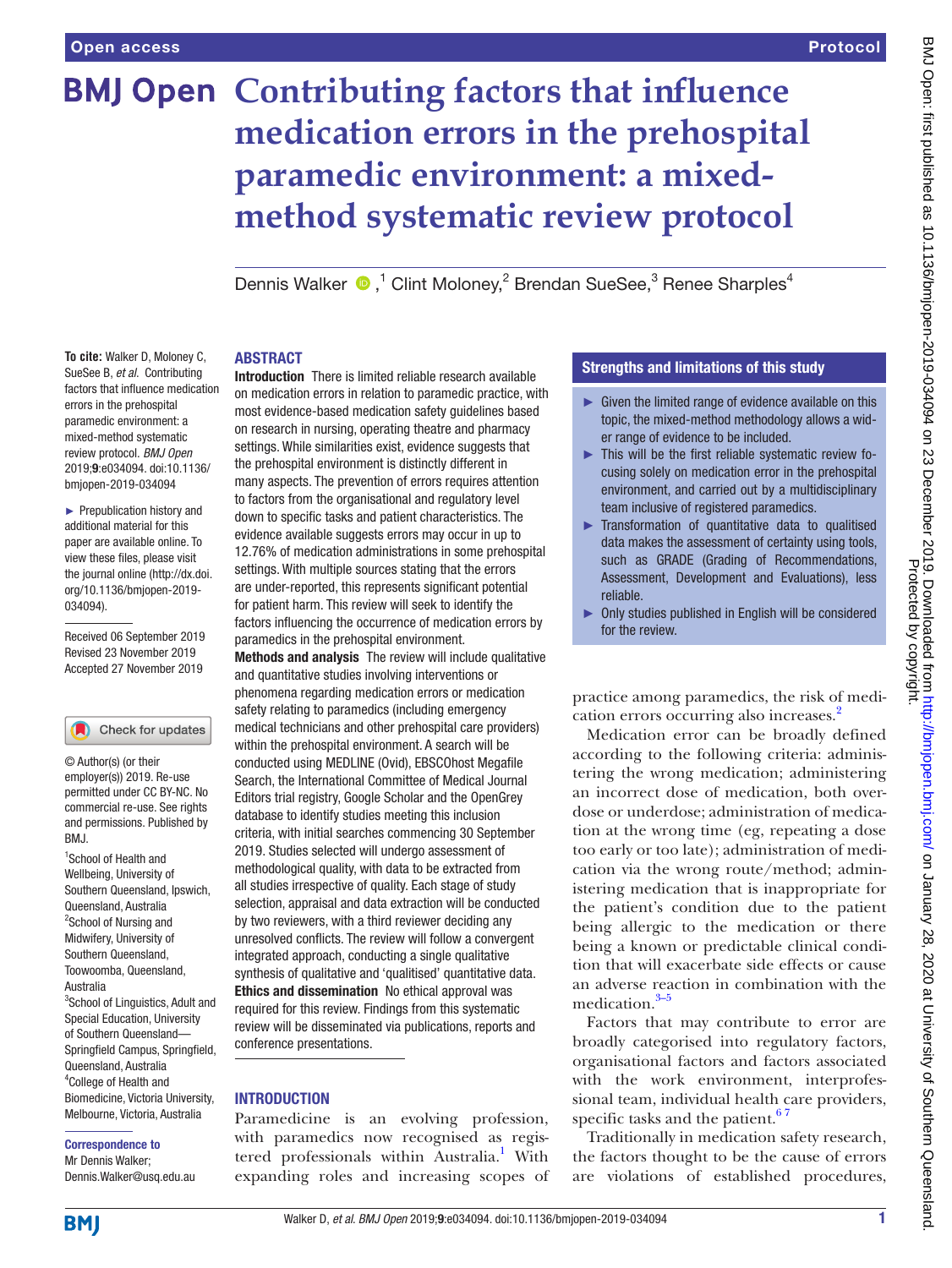indicative of carelessness, neglect, inattention or other reckless behaviour on the part of those personally involved.<sup>6</sup> While these aspects of behaviour may occur in any workplace, errors still occur when procedures are carried out by competent and careful practitioners. Contemporary safety theory, much of which has originated from the airline industry, focuses on the effects of systems that may precipitate error or error producing conditions. $67$  The systems approach suggests that errors are a part of human nature and that safeguards should be put in place to prevent conditions that allow errors to occur or to potentially cause harm.<sup>6</sup> These principles are evident in the many iterations of Reason's Swiss Cheese Model.<sup>[6](#page-4-3)</sup>

Multiple evidence-based guidelines exist for the hospital, operating theatre and pharmacy environments, where the majority of existing research has been conducted. While these have been applied to prehospital practice, it must be recognised that the prehospital environment is distinctly different in many ways. Literature suggests that the main issues influencing paramedic medication errors are technical and environmental; citing excessive noise, distractions, poor lighting, unstable and sometimes dangerous environments and fatigue. $\frac{8-11}{1}$  These conditions result in increased physical and psychological pressures on paramedics when trying to make good judgements and follow safe medication administration practices. $8-11$  It is proposed that the number of medications administered to a single patient, along with the time spent treating the patient, as well as the relative complexity of the patient's condition also increases the likelihood of errors.<sup>2</sup> Other sources cite medication storage, appearance and label-ling as potential sources or error.<sup>[8](#page-4-4)</sup>

Multiple sources in both the prehospital and hospital environments also discuss the under-reporting of medication errors specifically, or adverse events, of which medi-cation errors are a subset.<sup>[11–13](#page-4-5)</sup> While the reporting of errors is a separate issue from the prevalence of the errors themselves, it does indirectly influence the occurrence of medication errors. The lack of root cause analysis of incidents and/or near misses leads to an inadequate understanding of and consequently the inability to address factors leading to those unreported errors.<sup>[11](#page-4-5)</sup>

The limited evidence available estimates the rate of errors at as high as 12.76% in some prehospital environments.<sup>2</sup> This figure represents medication errors in a cohort of critically unwell patients and cannot easily be applied to the workload statistics of Australian State Ambulance Services. In 2016–2017, Australian Ambulance Services responded to 1319552 emergency inci-dents (ie, responded to with lights and sirens activated).<sup>[14](#page-4-6)</sup> To demonstrate the potential enormity of this issue, however, if just 1% of these emergency incidents were considered to be similar to those in the study by Lifshitz et al.<sup>[2](#page-4-1)</sup> this could represent over 16800 medication errors per year.<sup>14</sup> Such errors could include anything from significant errors (eg, wrong medication administered) to minor errors of timing (eg, a repeat dose not given

at the appropriate time).  $2-5$  A clear picture of the factors influencing medication safety is required to guide further research into prevention strategies that could be applied to the prehospital environment.

#### Existing systematic reviews

A search for systematic reviews, either in-progress or published, was conducted using PROSPERO, MEDLINE (PubMed), CINAHL, the Cochrane Database of Systematic Reviews, the Joanna Briggs Institute (JBI) Database of Systematic Reviews and Implementation Reports and the JBI Registered Systematic Reviews listings. The search found two existing systematic reviews relevant to this topic area:

In 2012, Bigham *et al*<sup>[8](#page-4-4)</sup> conducted a systematic review of the literature relating to patient safety, specific to the prehospital or emergency medical services (EMS) environment. This study extensively reviewed research reported in English, and published between 1999 and 2011. Of the 5959 articles identified, only 88 articles satisfied the inclusion criteria, of which 22 (25% of included articles) were related to adverse events and medication errors. The majority of these articles focused on adverse events broadly rather than medication errors specifically.

There is a significant need to conduct a current review on medication errors, as the review by Bigham *et al.*<sup>[8](#page-4-4)</sup> is not specific to medication errors, and is now out of date. It is acknowledged that other areas of care addressed by Bigham *et*  $a\overline{l}^8$  $a\overline{l}^8$  may be influenced by similar factors specific to the prehospital environment. Interventions, such as airway management, defibrillation and immobilisation, have their own specific risk profiles and bodies of evidence; it is the opinion of the authors that these areas of prehospital care deserve their own focused research.

The only other systematic review found was conducted by Hughes *et al.*[15](#page-4-7) This review, while more specific to medication errors and also more recent, fails to meet the methodological standards required by the Preferred Reporting Items for Systematic Reviews and Meta-analyses  $(PRISMA)$ .<sup>16</sup> The outline of the selection process is lacking as per the PRISMA guidelines, $16$  giving details of the inclusion and exclusion criteria, but non-specific details regarding the search strategy and actual numbers of articles included/excluded. There is no PRISMA flowchart outlining exactly how many articles were found. There is very limited evidence of appraisal of the articles and some lack applicability to the EMS environment generally (e.g., statistics from a paediatric medication error study<sup>[17](#page-4-9)</sup> are applied generally to all medication errors in EMS; a study regarding increased medication errors during transition from home to nursing home facilities has been applied to the EMS environment also). $^{18}$  $^{18}$  $^{18}$ 

The focus of the review by Hughes  $et al^{15}$  is also quite different from the proposed review. Hughes *et al*<sup>[15](#page-4-7)</sup> focused almost entirely on error, the taxonomy of EMS medication error and the application of the Human Factors Analysis and Classification System in this context.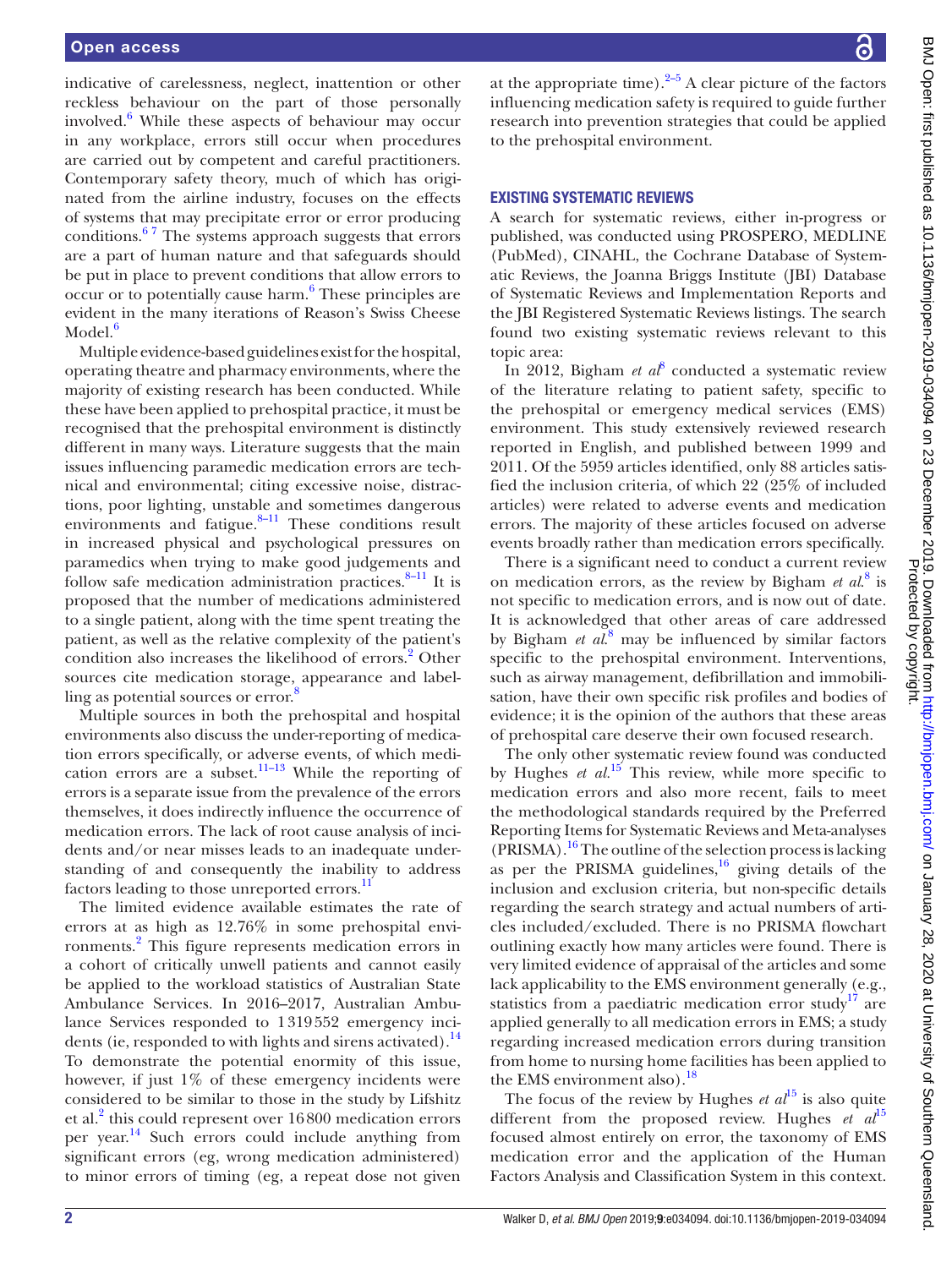It is noted by  $\text{Reason}^6$  $\text{Reason}^6$  that the human behaviour may also be protective in a healthcare setting as opposed to the fallible weak link that facilitates error when system factors fail. Neither Bigham *et al*<sup>[8](#page-4-4)</sup> nor Hughes *et al*<sup>[15](#page-4-7)</sup> have specifically mentioned protective factors within their reviews. The objective of this review is to identify the factors influencing the occurrence of medication errors by paramedics in the prehospital environment. Review questions What contributory factors are known to influence medication errors in the prehospital paramedic environment? This review seeks to identify the nature of known (actual or potential) or concealed medication errors in the prehospital paramedic environment. This review also seeks to define the exact context of medication errors

within the prehospital environment, such that it could then be compared with other environments, such as hospitals, pharmacies and operating theatres in future research.

#### Inclusion criteria **Participants**

Studies will be considered that include paramedics or prehospital health workers with a similar role description. This will include Emergency Medical Technicians and other descriptors of paramedics (eg, Advanced Care Paramedic, Flight Paramedic…) and studies addressing healthcare teams inclusive of paramedics (eg, retrieval teams).

# Phenomena of interest

This review will consider studies that explore medication safety or medication errors.

# **Context**

Any studies that address medication errors or medication safety concepts within the prehospital environment will be considered for inclusion.

# Types of studies

Both quantitative and qualitative studies will be considered for inclusion. This will include experimental and quasi-experimental study designs (randomised controlled trials, non-randomised controlled trials, before-and-after studies and interrupted time-series studies), analytical observational studies (prospective and retrospective cohort studies, case-control studies and analytical cross-sectional studies), descriptive observational study designs (case series, individual case reports and descriptive cross-sectional studies) and studies that focus on qualitative data (including, but not limited to, designs such as phenomenology, grounded theory, ethnography, action research and feminist research). Only studies published in English will be considered for inclusion. Studies published from database inception to the present will be included.

# **METHODS**

The proposed systematic review will be conducted in accordance with the Joanna Briggs Institute Methodology for Mixed-Methods Systematic Reviews and the PRISMA reporting guidelines.<sup>16 19</sup>

#### Search strategy

The search strategy will aim to locate both published and unpublished studies with no date limits (ie, from database inception to the present). An initial limited search of MEDLINE was undertaken to identify articles on the topic. The text words contained in the titles and abstracts of relevant articles, and the index terms used to describe the articles were used to develop a full search strategy for MEDLINE (see [online supplementary appendix I\)](https://dx.doi.org/10.1136/bmjopen-2019-034094). The search strategy, including all identified keywords and index terms, will be adapted for each included information source. The reference lists of all studies selected for critical appraisal will be screened for additional studies. Initial searches will commence on 30 September 2019.

## Information sources

MEDLINE (Ovid), EBSCOhost Megafile Search, the International Committee of Medical Journal Editors trial registry, Google Scholar and the OpenGrey database.

## Study selection

Following the search, all identified citations will be collated and uploaded into ENDNOTE V.X9.2 and duplicates removed. Titles and abstracts will then be screened by two independent reviewers for assessment against the inclusion criteria for the review. Potentially relevant studies will be retrieved in full and their citation details imported into Covidence (or comparable systematic review management software) for further management of the data. Training will be provided on the use of the review management software to all reviewers. Study selection and data extraction processes will be piloted and tested for accuracy prior to these processes being conducted.

The full text of selected citations will be assessed in detail against the inclusion criteria by the two independent reviewers. Reasons for exclusion of full-text studies that do not meet the inclusion criteria will be recorded and reported in the systematic review. Any disagreements that arise between the reviewers at each stage of the study selection process will be resolved through discussion or with a third reviewer. The results of the search will be reported in full in the final systematic review and presented in a PRISMA flow diagram (see [figure](#page-3-0) 1).<sup>16</sup>

#### Assessment of methodological quality: quantitative

Eligible studies will be critically appraised by the two independent reviewers at the study level for methodological quality using the applicable standardised critical appraisal instruments from the Joanna Briggs Institute for experimental, quasi-experimental and observational studies.<sup>19</sup> The authors of papers will be contacted to request missing or additional data for clarification, where required. Any disagreements that arise will be resolved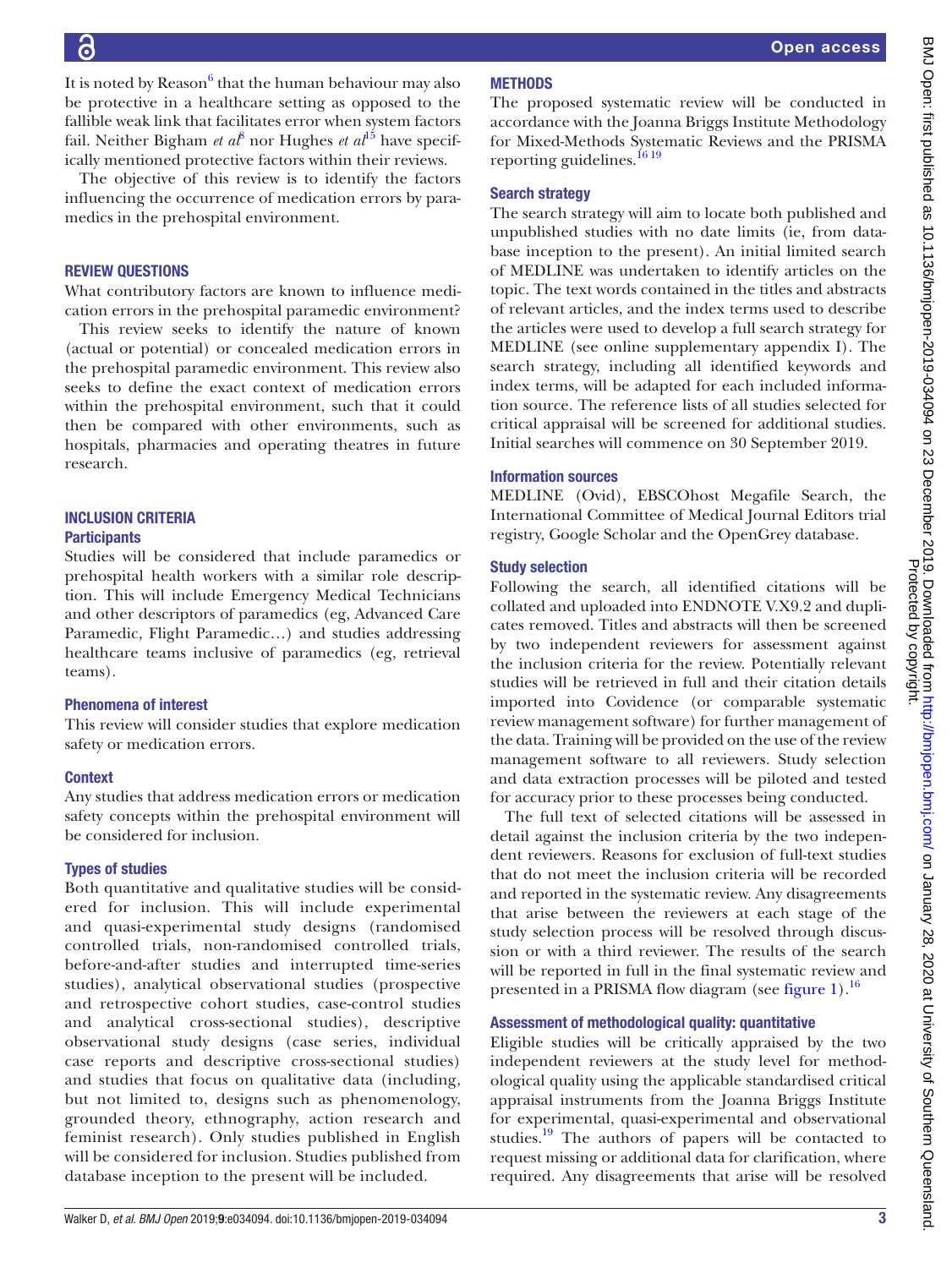

<span id="page-3-0"></span>**Figure 1** Preferred Reporting Items for Systematic Reviews and Meta-analyses (PRISMA) flow diagram in figure 1 outlines the process of article selection as per the PRISMA guidelines.<sup>[16](#page-4-8)</sup> This starts with the results of the initial database searches, and then the total number of articles after removal of duplicates. It further details the number of articles excluded during screening of titles and abstracts, and then again on assessment of the full-text articles.

through discussion, or with a third reviewer if a consensus cannot be reached. The results of critical appraisal will be reported in narrative form and in a table.

All studies, regardless of the results of their methodological quality, will undergo data extraction and synthesis (where possible). The results of the critical appraisal will be appended to the review.

#### Assessment of methodological quality: qualitative

Eligible studies will be critically appraised by the two independent reviewers for methodological quality using the standard Joanna Briggs Institute Critical Appraisal Checklist for Qualitative Research[.19](#page-4-11) Any disagreements that arise between the reviewers will be resolved through discussion, or with a third reviewer if a consensus cannot be reached. The results of critical appraisal will be reported in narrative form and in a table.

All studies, regardless of the results of their methodological quality, will undergo data extraction and synthesis (where possible).

#### Data extraction

Data will be extracted from studies included in the review by two independent reviewers using a modification of the Joanna Briggs Institute data extraction tool (see [online](https://dx.doi.org/10.1136/bmjopen-2019-034094) [supplementary appendix II](https://dx.doi.org/10.1136/bmjopen-2019-034094)) and following a convergent integrated approach. $19$  The data extracted will include specific details about the populations, context, culture, geographical location, study methods and the phenomena of interest relevant to the review objectives. Quantitative outcome data will be extracted composed of the numerical, data-based results of descriptive and/or inferential statistical tests. The findings of qualitative studies, and their illustrations, will be extracted and assigned a level of credibility. Any disagreements that arise between the reviewers will be resolved through discussion or with a



<span id="page-3-1"></span>Figure 2 Data transformation in figure 2 graphically outlines the process of data transformation as per the convergent integrated methodology described by Lizarondo *et al*. [19](#page-4-11) This process involves the conversion of numerical quantitative data into text-based 'qualitised' data, which can then be combined with other qualitative data as part of an overall qualitative synthesis.

third reviewer. The authors of papers will be contacted to request missing or additional data, where required.

#### Data transformation

Quantitative data will be converted into 'qualitised data' according to the JBI Convergent Integrated Approach (see [figure](#page-3-1) 2).<sup>[19](#page-4-11)</sup> The numerical data will be transformed into textual descriptions or narrative interpretations of the quantitative results so as to respond directly to the review question.

#### Data synthesis

The review will use a convergent integrated approach, as per the JBI methodology for mixed-methods systematic reviews.<sup>19</sup> The qualitised data and qualitative data will be categorised and aggregated based on similarity of themes to produce a set of integrated findings. These will be presented in the form of line of action statements.

#### Patient and public involvement

There are no plans for patient or public involvement with the design, conduct, reporting or dissemination this systematic review. There are no patients involved in the proposed study.